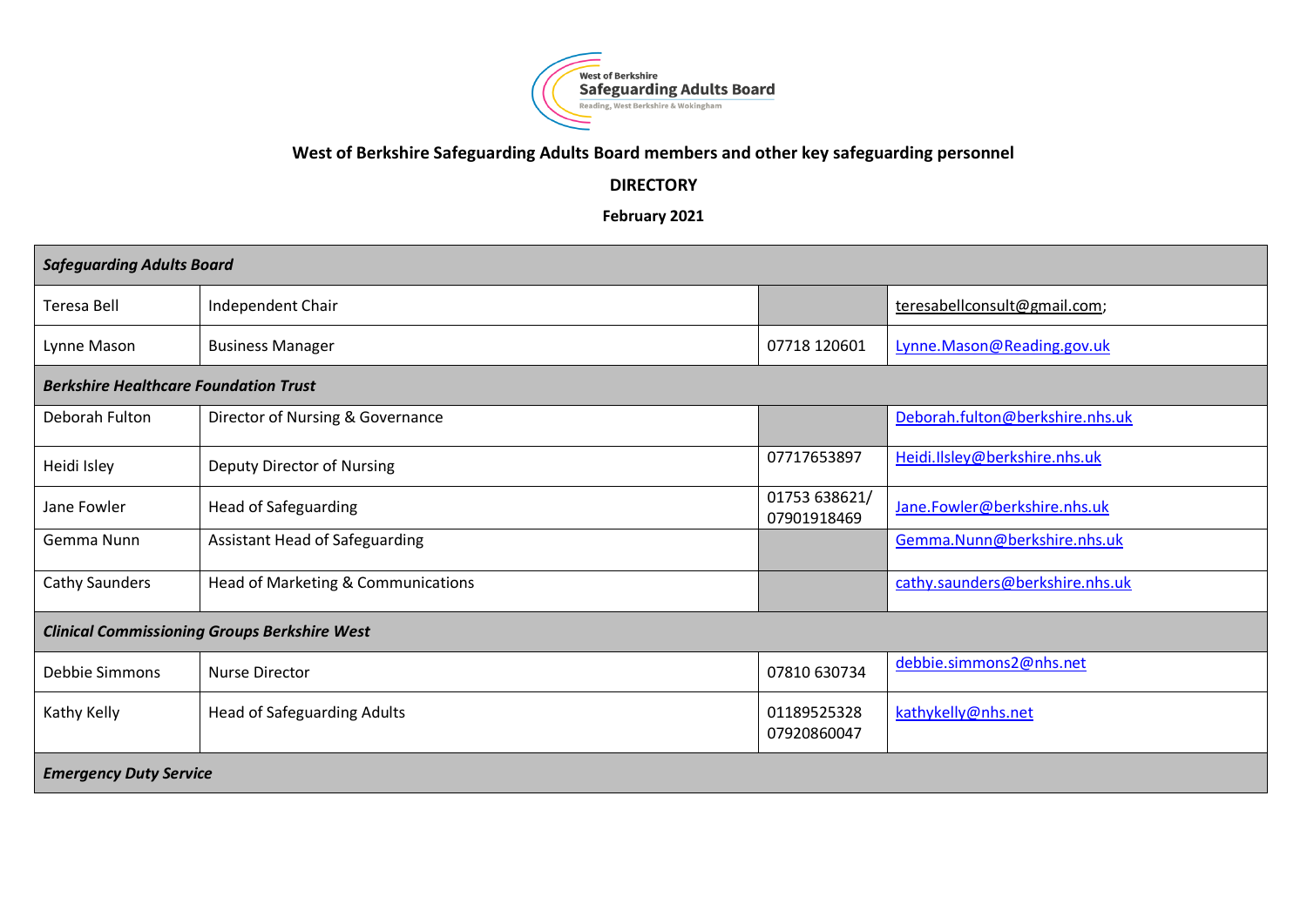| Dorcas Nyabunze                                | <b>Head of Service</b>                     |               | Dorcas.nyabunze@bracknell-forest.gov.uk |  |  |
|------------------------------------------------|--------------------------------------------|---------------|-----------------------------------------|--|--|
| Linda Andrew                                   | <b>Acting Head of Service</b>              | 01344786545   | linda.andrew@bracknell-forest.gov.uk    |  |  |
| <b>Legal Services</b>                          |                                            |               |                                         |  |  |
| Simon Leslie                                   | Joint Legal Service                        | 0118 328 2976 | Simon.Leslie@reading.gov.uk             |  |  |
| <b>NHS England South (South East)</b>          |                                            |               |                                         |  |  |
| Jennifer Daly                                  | Safeguarding Programme Lead                | 07568431636   | jennifer.daly@nhs.net                   |  |  |
| <b>Reading Borough Council</b>                 |                                            |               |                                         |  |  |
| Seona Douglas                                  | Director of Adult Care and Health Services | 0118 93 73882 | Seona.Douglas@Reading.gov.uk            |  |  |
| Jo Taylor-Palmer                               | Locality Manager - Safeguarding            |               | Jo. Taylor-Palmer@reading.gov.uk        |  |  |
| Jo Purser                                      | Locality Manager Adult Social Care         | 0118 9374121  | Jo.Purser@reading.gov.uk                |  |  |
| Jo Wilkins                                     | Safeguarding manager                       | 01189373818   | Jo. Wilkins@reading.gov.uk              |  |  |
| Amanda McDonnell                               | <b>Communications Lead for SAB</b>         |               | Amanda.McDonnell@reading.gov.uk         |  |  |
| Cllr Tony Jones                                | Lead Member for Adult Social Care          | 07895 489793  | Tony.Jones@reading.gov.uk               |  |  |
| <b>Cllr Graeme Hoskin</b>                      | Chair of Health and Well Being Board       | 0118 958 9241 | Graeme.Hoskin@reading.gov.uk            |  |  |
| <b>Royal Berkshire Fire and Rescue Service</b> |                                            |               |                                         |  |  |
| Liz Warren                                     | <b>Risk Reduction Manager</b>              |               | warrene@RBFRS.co.uk                     |  |  |
| <b>Royal Berkshire NHS Foundation Trust</b>    |                                            |               |                                         |  |  |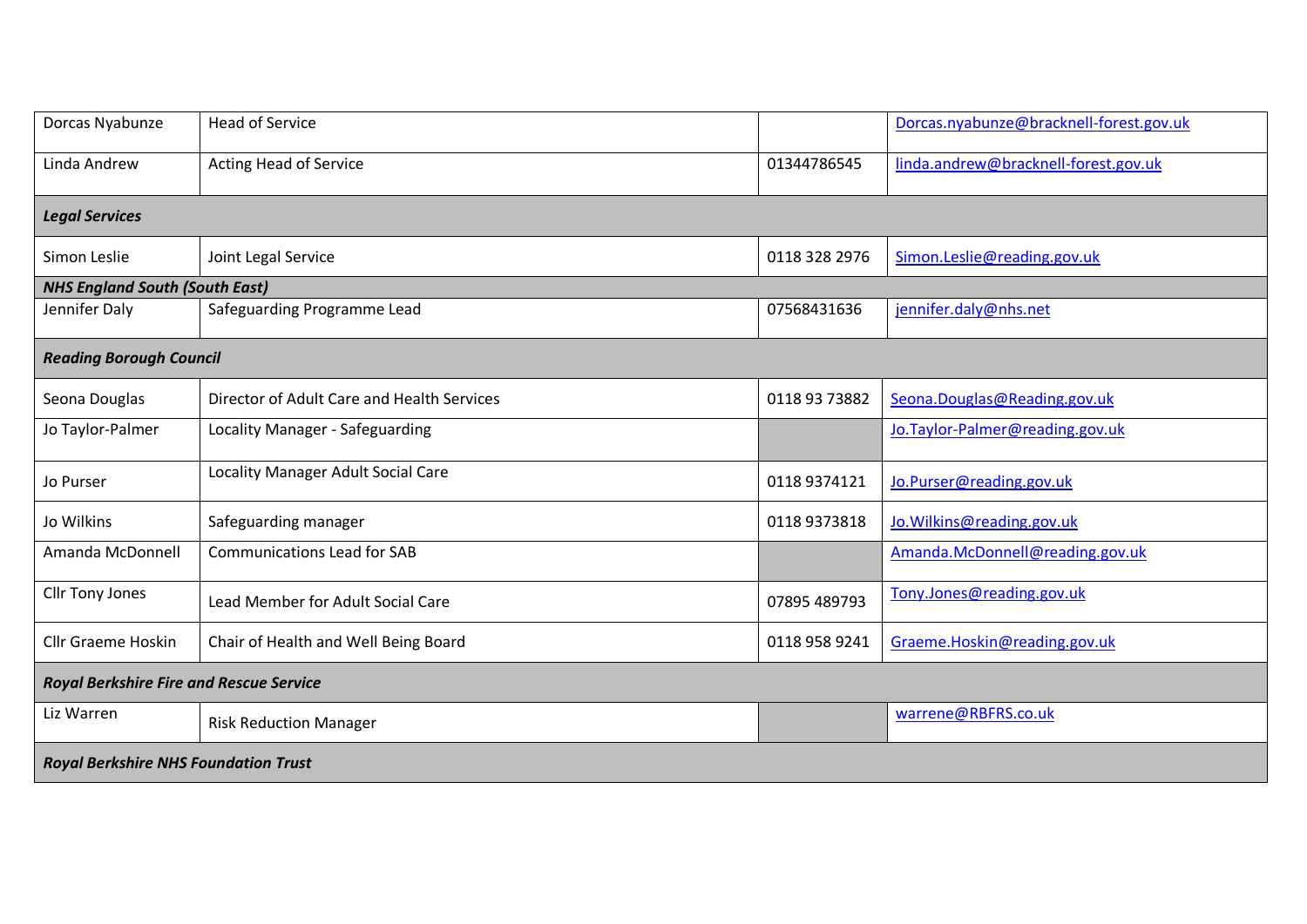| Patricia Pease                                        | Associate Director for Safeguarding and Mental Health          | 0118 322 8253 | patricia.pease@royalberkshire.nhs.uk;       |  |  |
|-------------------------------------------------------|----------------------------------------------------------------|---------------|---------------------------------------------|--|--|
| <b>Elizabeth Porter</b>                               | Lead Nurse for Safeguarding Adults                             | 0118 3227482  | Elizabeth.Porter@royalberkshire.nhs.uk;     |  |  |
| <b>Sally Moore</b>                                    | Safeguarding Communications Lead                               |               | sally.moore@royalberkshire.nhs.uk           |  |  |
| <b>Thames Valley Community Rehabilitation Company</b> |                                                                |               |                                             |  |  |
| Hannah Powell                                         | Senior Probation Officer (Berkshire)                           |               | hannah.powell@thamesvalleycrc.org.uk        |  |  |
| <b>Thames Valley Police</b>                           |                                                                |               |                                             |  |  |
| Supt. John Nicholas                                   | Superintendent, Reading LPA Commander                          |               | Nicholas.John@thamesvalley.pnn.police.uk    |  |  |
| Supt. Lindsey Finch                                   | Superintendent, West Berkshire LPA Commander                   |               |                                             |  |  |
| Supt. Felicity Parker                                 | Wokingham and Bracknell LPA Commander                          |               |                                             |  |  |
| DI Richard Johnson                                    | Domestic Abuse Investigation Unit/ SAB Subgroup Representative | 01865845251   | richard.johnson2@thamesvalley.pnn.police.uk |  |  |
| <b>South Central Ambulance Service</b>                |                                                                |               |                                             |  |  |
| Anthony Hesleton                                      | Head of Safeguarding & Prevent                                 | 07803 760616  | anthony.heselton@scas.nhs.uk                |  |  |
| <b>West Berkshire District Council</b>                |                                                                |               |                                             |  |  |
| Andy Sharp                                            | <b>Executive Director - People</b>                             | 07833095956   | andy.sharp1@westberks.gov.uk                |  |  |
| Sue Brain                                             | Service Manager - Safeguarding Adults                          |               | Sue.Brain1@westberks.gov.uk                 |  |  |
| Paul Coe                                              | Service Director, Adult Social Care                            |               | Paul.Coe@westberks.gov.uk                   |  |  |
| <b>Mike Harling</b>                                   | <b>Principal Social Worker</b>                                 |               | Mike.Harling@Westberks.gov.uk               |  |  |